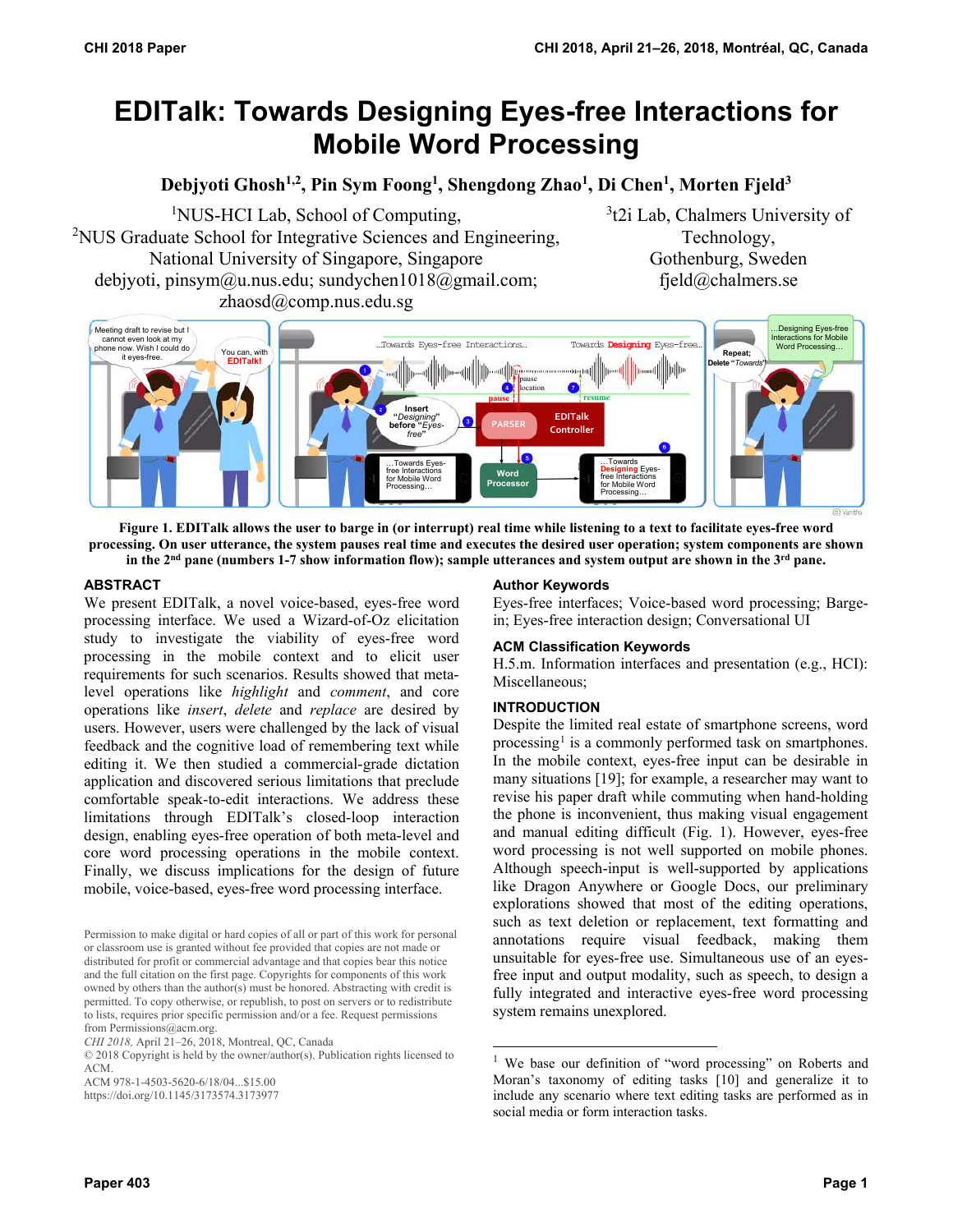Speech *output*, rather than speech *input*, has been the focus of most previous research on speech-based systems [9, 13]. As an input mechanism, speech is natural, fast [17] and can be performed eyes-free. Speech recognition is already well integrated across mobile platforms and is leveraged by popular voice-based virtual assistants (e.g., Siri, Amazon's Alexa, etc.). In their work on blind users, Azenkot *et al.* [1] explored speech as an eyes-free input modality and showed that though speech input was an efficient alternative to the on-screen keyboard with Apple's VoiceOver, users faced difficulty in reviewing and editing the speech recognizer's output and eventually fell back on using the on-screen keyboard. Conceivably, with speech input studies, the focus has been on hands-free rather than eyes-free use [4, 5, 12]. Several touch or stylus-based input interactions [6, 8, 14] have been developed in an attempt to improve error correction, but their high visual demand renders them unsuitable for eyes-free use.

Vertanen and Kristensson's work on fluid text interaction [16] aims to address error correction and revision through a one-step, voice-based technique using automatic alignment models which do not need visual feedback. Hence, this is potentially an important step towards eyes-free word processing. However, the motivation was hands-free use of the technique rather than eyes-free use. So, their work does not explore eyes-free user behavior and challenges specific to eyes-free word processing. Also, their error-correction and revision is based on user's normative turn-taking behavior and does not allow the user to barge in with the intended correction. Yet, we argue, that the ability to bargein is crucial to eyes-free word processing to prevent sensory overload to user's short term memory owing to the linear [2, 11, 15] and temporal [2, 18] nature of audio. Further, the context of use for the fluid speech model is currently limited to single sentence utterances. The model's capabilities can be extended to a larger body of text by integrating it to a continuous-time interactive system. These factors motivated us to look at designing interactions around establishing a closed-loop, voice-based eyes-free word processing system with barge-in capabilities.

The paper details an exploratory, first-time study of speech as a simultaneous input/output modality to facilitate eyesfree word processing. In that, our focus was on establishing the feasibility and desirability of such a system [7] through a general use mobility scenario (see accompanying video). Possible specialized contexts of use such as for the visually impaired and in noisy crowded environments were considered but addressing issues specific to these scenarios needs an understanding of how users might want to use a new method of interaction. We developed EDITalk as a proof of concept to facilitate this understanding.

<span id="page-1-0"></span>To explore relevant and desirable functions for eyes-free word processing, we first carried out an initial interview and a Wizard-of-Oz elicitation study [3]. Then, with the elicited user requirements, we conducted an observational study to further investigate how users attempted to complete these desired operations using a commercialgrade dictation application. Results showed that there are severe limitations of using such applications to achieve eyes-free word processing. In response, we propose EDITalk, a novel voice-based interface designed in-house to facilitate mobile eyes-free word processing (Fig. 1). Results of our usability study showed that EDITalk enables the user to achieve eyes-free word processing by (1) reducing the users' need to specifically and accurately reference text locations; (2) offering an operation method that effectively separates spoken editing commands from spoken text input; and (3) providing adequate system feedback for operations performed by the user. Our main contribution for this paper include EDITalk's novel interface, based upon our findings from the elicitation study and the observational study to understand the limitations of eyes-free interaction with text using existing dictation applications. We also contribute implications for the design of future mobile, voice-based, eyes-free word processing interfaces.

## **ELICITATION STUDY: PATTERNS OF SPEECH-INPUT FOR EYES-FREE WORD PROCESSING**

We conducted an interview study to explore user scenarios for eyes-free word processing on mobile devices. This was followed by an elicitation study to elicit and understand user requirements in such scenarios.

# **Methods**

-

# *Participants*

We recruited 12 participants (5 females, 7 males, mean age=26.75 years) for the study. All the participants selfreported that they had prior experience of using their phone's respective virtual assistants (Siri or Google Assistant). They were also very familiar with word processing on their mobile devices. The participants were mostly from academia with the exception of 1 working professional. 8 of these interviews were conducted face-toface and 4 over a video conference.

# *Procedure and Apparatus*

For the interview component, each participant was asked to think of the most common scenarios in which they find themselves performing text manipulation operations on their mobile devices. After the brief interview, we asked the participants to review a piece of their self-written text<sup>[2](#page-1-0)</sup> with the objective of trying to improve the writing, using a prototype that we had conceived for the purpose of this

 $2 \text{ In our pilot studies, users found it significantly more difficult to}$ process text about which they had no prior knowledge, while modifying text written by oneself placed lesser cognitive load and hence was more feasible to process, even without visual feedback. Hence, to maximize user elicitation, we had asked participants to send us a piece of their own academic writing (200-250 words) prior to the elicitation study.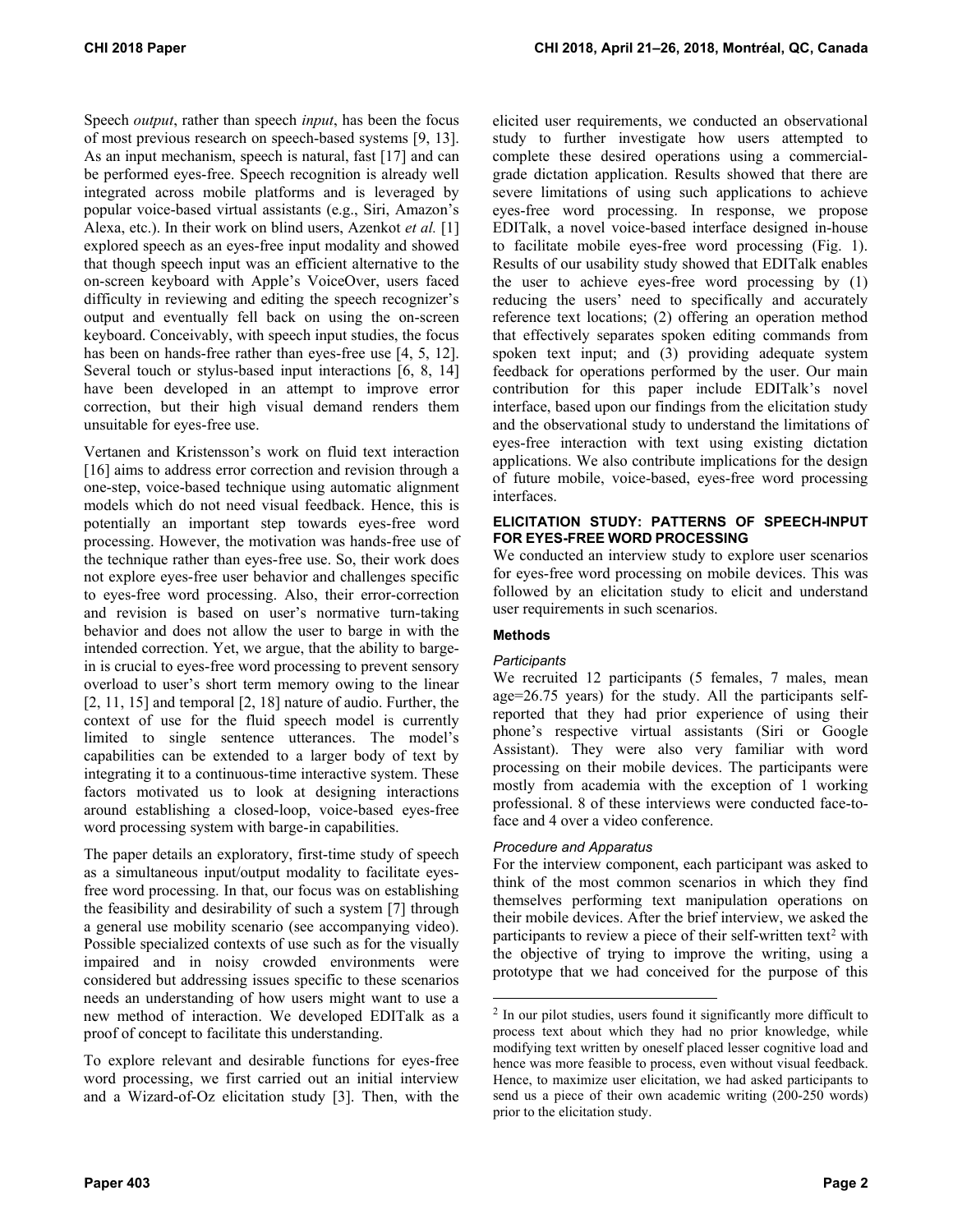study. The prototype constituted a notepad application (Apple *Notes*) with the participant's text pasted inside and *VoiceOver for Mac* (screen reader) for machine voice to read the text out to the participant over a pair of headphones. Also, it included a human facilitator who simulated the experience of an eyes-free word processor. The human facilitator would stop the VoiceOver once the participant started issuing any command, perform the desired operation on the text, provide necessary confirmation and resume the VoiceOver from where it was stopped. The range of operations that the participants could perform on the text included meta-level operations like markups (highlight, etc.), annotations (inline comments, etc.), contextual navigations (go to beginning of last paragraph, etc.) and any core editing operations [10]. The objects for these operations could be either sentence-level or a portion of the text (word-level / phrase-level) [10].

On completion of the study, participants were asked to fill up a post-survey questionnaire where they needed to identify the operations they found most relevant to revise their own writing. Finally, we encouraged our participants to share with us their thoughts and feedback on what components they would include in a "perfect" system, as designers or developers of such an eyes-free, voice-based word processing system.

## **Results and Discussion**

Interview responses revealed a set of distinct user scenarios from the 12 participants (Table 1).

| Word processing scenarios on smartphones                                                                                                                                                                               | # occurrences |
|------------------------------------------------------------------------------------------------------------------------------------------------------------------------------------------------------------------------|---------------|
| Revise self-written text (academic writing,<br>meeting drafts, etc.)                                                                                                                                                   | 11            |
| Review text written by others (student<br>submissions, peer reviews, etc.)                                                                                                                                             | 9             |
| Active engagement with text with the purpose of<br>information extraction (lengthy formal emails,<br>software requirement specification documents,<br>etc.) and decision making (schedule events, take<br>notes, etc.) | 6             |
| Casual writing (random thoughts, ideas etc.) and<br>revise while composing if text is longer than a few<br>sentences                                                                                                   | 5             |
| Revise lists (to-do, reminders, grocery list, etc.)                                                                                                                                                                    | 4             |
| Others                                                                                                                                                                                                                 | 3             |

#### **Table 1. Scenarios obtained from participants' responses**

Active engagement with text (revision, review or for information extraction) was the most frequent scenario (> 68%) as reported by our participants. When asked about the word processing operations that they usually perform in these scenarios, the answers mostly focused on *highlighting*, recording *comments* on portions of the text and performing core operations like *insert*, *delete* and *replace*. 8 of our participants mentioned that they

frequently find themselves performing word processing operations for these scenarios, in situations where it is either difficult or undesirable to hand hold the phones and use it visually. The recurrent situations in their responses were: on the go scenarios like utilizing time spent on commutes or walking, and desirable eyes-free scenarios like when the eyes are tired but the brain can still handle cognitive load. Interestingly, 9 of 12 participants (75%) expressed willingness to be able to use their device handsand eyes-free in these situations.

For each participant, we counted the number of times they performed each operation while revising their respective piece of self-written text. These operations were by and large in agreement with the same set of operations, identified by our participants, to be relevant to the eyes-free scenario. We grouped the operations into 5 categories - Markup (*highlight*, etc.), Comment, Core (*Insert*, *Delete*, *Replace*, etc.), Navigation (*Repeat Line*/*Para*, *Restart* from beginning etc.) and Others (*Pause*, *Resume*, etc.). The percentage distribution for operations in each category, recorded over all 12 participants was – Markup (18.2%), Comment (31.8%), Core (24.5%), Navigation (14.5%) and Others (11%). It was interesting to note that *meta*-level operations (Markup and Comment) were performed twice as frequently (50%) as the core processing operations  $(24.5\%)$ .

From the elicited user requirements, we extracted and grouped the set of pivotal operations that we found were relevant to the eyes-free interaction with text for mobile word processing (Table 2).

| Group             | <b>Operation</b>            | <b>Object</b>                                |
|-------------------|-----------------------------|----------------------------------------------|
| <b>NAVIGATION</b> | Repeat                      | <b>Current Sentence</b><br>Previous Sentence |
|                   | Restart                     | n/a                                          |
| <b>META</b>       | Highlight<br>Comment On     | Sentence, Phrase                             |
| <b>CORE</b>       | Insert<br>Delete<br>Replace | Phrase                                       |

#### **Table 2. Relevant word processing operations for eyes-free mobile scenarios**

Participants were not comfortable with committing to permanent changes in the text without having visual confirmation for the changes they have caused. They would rather record the changes as comments and later apply those changes on regaining visual access to the text. This finding underscored the importance of having necessary system feedback upon completion of an operation. Also, this led us to the decision of implementing EDITalk as a system with review mode functionalities (changes made to original text can be tracked). Another recurrent user behavior was to interrupt the prototype's VoiceOver and barge in with the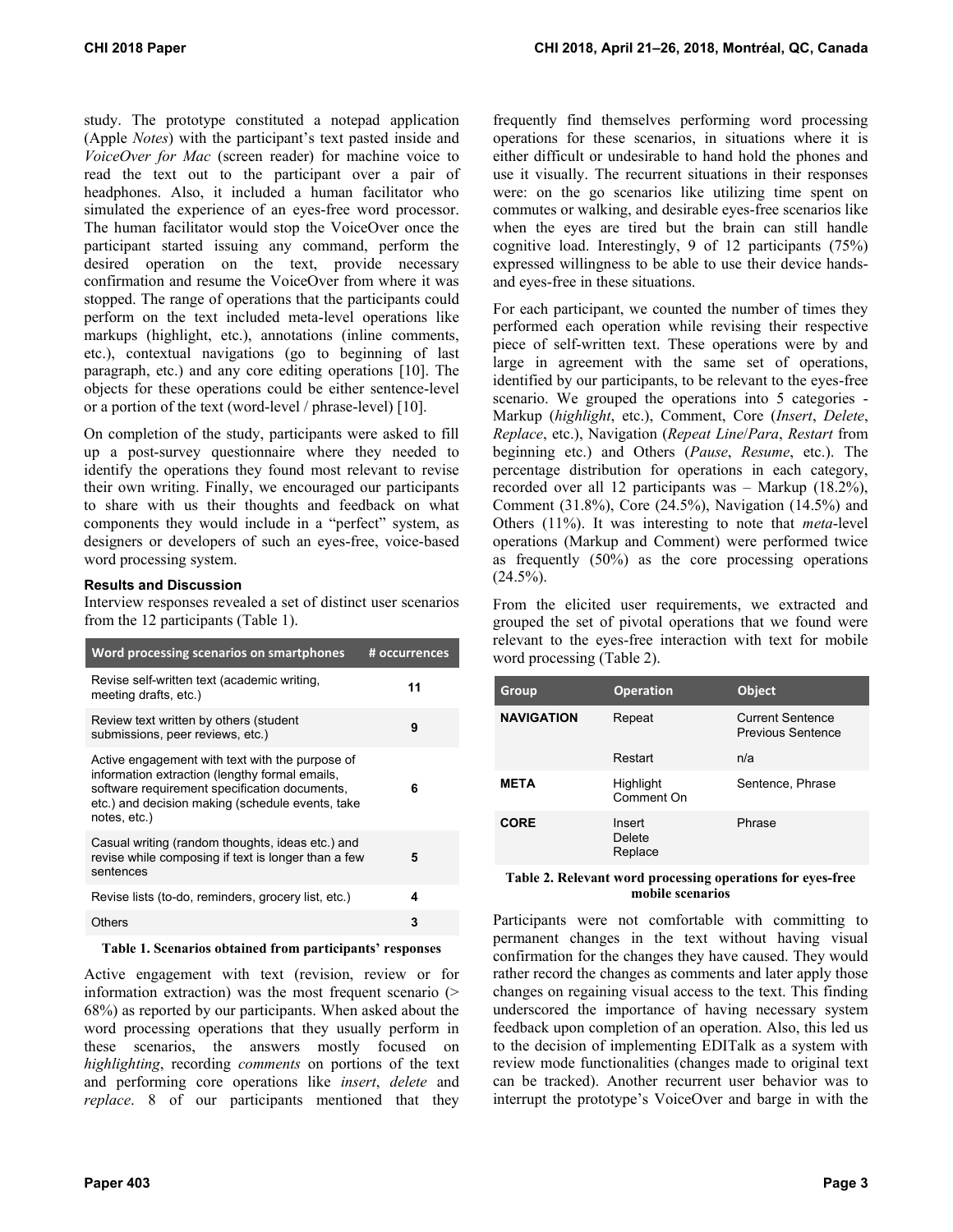intended revision operation. This was in stark contrast to waiting for specific delimiters in the text (end of sentence, end of paragraph, etc.) before suggesting an operation. We attributed this behavior to the fact that waiting would overload the user's short-term memory owing to the linear and temporal nature of audio. Hence, we decided to integrate barge-in capabilities into EDITalk's interaction design.

#### **OBSERVATIONAL STUDY: LIMITATIONS OF USING EXISTING DICTATION APPLICATIONS FOR EYES-FREE SCENARIOS**

After eliciting user requirements, we investigated the effectiveness of existing dictation applications in meeting these requirements.

## **Methods**

## *Participants*

We recruited 8 participants (4 females, 4 males, mean age=28.25 years) for the purpose of this study. All of them self-reported to be frequent users of word processing applications. 5 participants (62.5%) mentioned that they had prior experience in using speech recognition applications.

## *Procedure and Apparatus*

The dictation application used for the study was a paid version of *Dragon Professional Individual for Mac 6*  (henceforth, *Dragon).* Microsoft Word was used as the text editor. We chose *Dragon* for our study, as it is representative of the state-of-the-art in speech-input based interaction with the computer [20, 21]. The audio equipment used for the study was a Bose QC35 Headphone with Microphone.

For the study, we shortlisted 8 operations<sup>[3](#page-3-0)</sup> from Table 2 to test with our participants. Each participant had to perform 8 tasks (each task testing multiple trials of an operation) (8 participants x 8 tasks). For task completion, a participant was required to listen to a distinct short paragraph (mean word count was 46.1 words) and perform all trials of the operation associated with the task, on hearing a preinformed trigger. A sample instruction to participants was: *"You need to ask the computer to highlight the current line whenever you encounter the name of an animal, like a cat or a dog (the trigger)".* For each task, the paragraphs were excerpts from children's stories written in simple English to rule out any bias due to language complexity. The order of the tasks remained the same for all participants.

After setting up their personal voice profile, the participants were trained on the set of commands that would be required to accomplish the tasks. They were allowed to look at the screen through this training so that they could learn how the software reacts to their voice commands and build up

confidence in the system. We allowed the participants to try out the voice commands for a few minutes until they could confidently perform each of the basic operations. This training session was followed by an eyes-free practice session, where we blindfolded the participants and asked them to perform the tasks. After each task, we allowed them to take a look at the screen and see the effects of their instructed operations on the text. The actual study was conducted with blindfolded participants at the end of the practice session. We blindfolded the participants to limit the difficulties of using Dragon eyes-free. This ensured that participants carried through the study to completion. Also, since Dragon is not designed for eyes-free use, we wanted to elicit the best possible results from the application for comparison with EDITalk. For each task, we calculated the *Accuracy* as, *Accuracy* = Number of correctly performed operations / Number of operations needed to complete the task.

## **Results and Discussion**

## *Accuracy*

Eyes-free performance using *Dragon* was understandably poor. The reported accuracy does not do justice to the system's capability as a dictation application, as it is not designed for eyes-free use. Nonetheless, we present the results to contextualize the limitations of using an existing dictation application without standard visual feedback. The accuracy (in %) for all 8 operations (min=0, max=50) was approximately normally distributed (mean=20.57, SD= 15.3). The actual values are plotted in Fig. 3.

# *Usability Challenges*

Sentence level operations had the lowest accuracy (8.33%, 0% and 12.5% for *repeat sentence*, *repeat last sentence* and *highlight sentence* operations respectively). Word processing operations need an explicitly and accurately defined selection to work upon. Visually, users can easily identify sentence boundaries by using visual feedback to guide the selection. However, without visual feedback identifying sentence boundaries is highly challenging and requires precise recall of the words at the start and end of the sentence. This explains the low accuracy of our participants in performing sentence level operations. Phrase selection, however, was easier to perform as defining a selection in this case required users to recall only the target phrase, so accuracy for these operations were higher compared to sentence-level operations.

The low levels of accuracy alone do not adequately reflect the confusion and frustration of the participants when trying to use the application to accomplish the tasks without visual feedback. There were multiple instances of participants not being able to complete all the trials for a task as the original text had been unintentionally replaced by the participant's utterances. On analysis, the limitations (L1-L3) of using existing dictation applications were:

 $\overline{a}$ 

<span id="page-3-0"></span><sup>3</sup> The two *comment* operations were not chosen as *Dragon* does not feature voice commands for recording comments on text.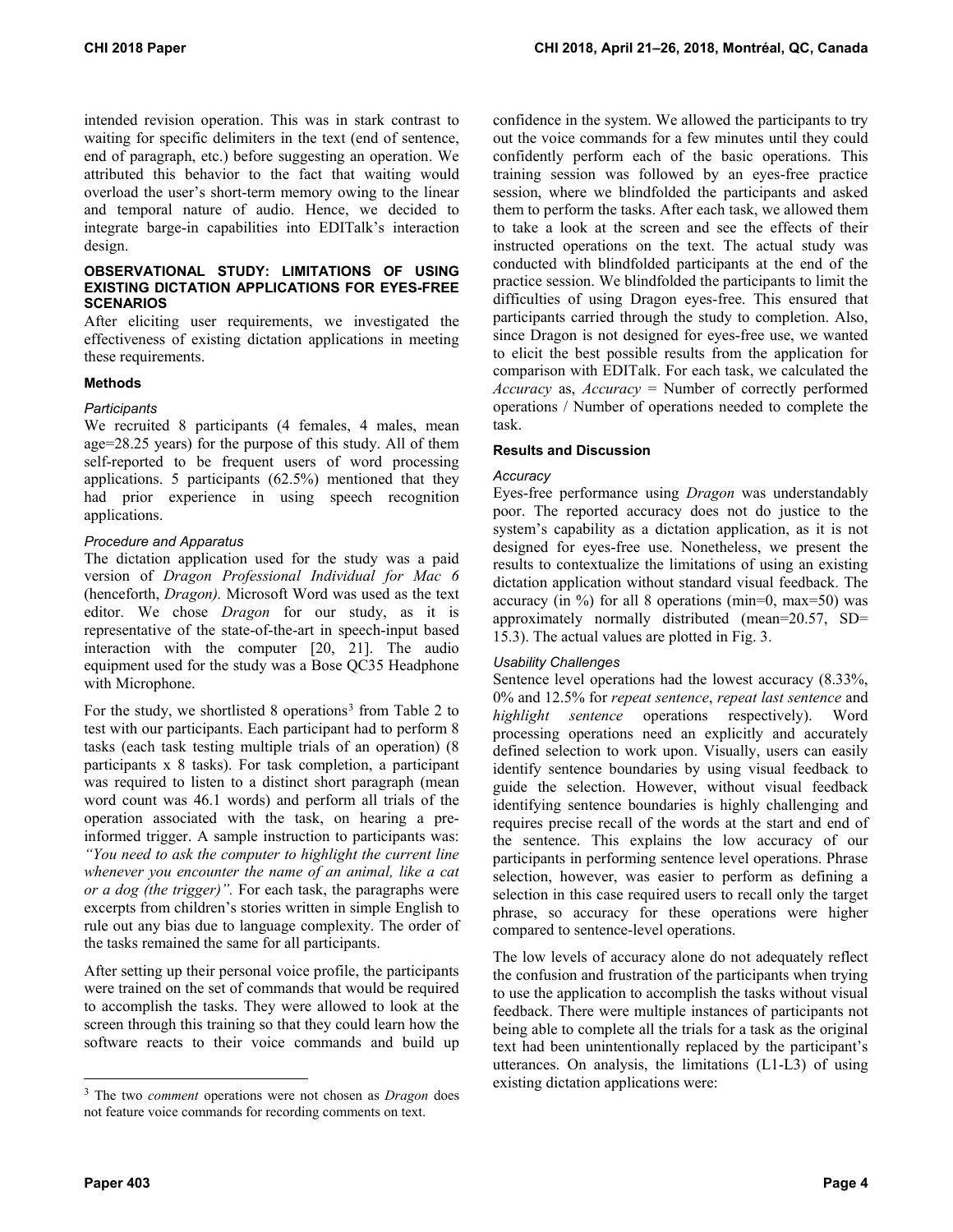**L1.** *Lack of Location Context*: Text-to-speech (TTS) does not offer its current text location context. So, for multiple occurrences of the target phrase for a phrase-level operation, the phrase can sometimes be wrongly matched to another valid location within the text<sup>[4](#page-4-0)</sup>.

**L2.** *Difficulty Separating Text-Entry Utterances from Command Utterances*: The default behavior of the system upon detecting a user utterance is text entry, and only when the utterance follows a predefined syntax does the system perceive it as a command. In instances with speech recognition errors, this led the system to interpret some user utterances (originally intended as a command) as text entry, thus altering the original text. For example, either the speech recognizer failed to pick up a valid keyword for a command (henceforth, *system limitation*) or the user failed to dictate a matching phrase as the object for a desired operation (henceforth, *human-factor limitation*). Speech being temporal and linear in nature, recent information from the TTS overloads user's short-term memory and makes recall of old information difficult. As the system could not differentiate between the user's attempting to issue a command versus wanting to enter text, it made eyesfree use of the system impractical for word processing.

**L3.** *Lack of System Feedback*: With lack of any kind of feedback from the system for performed operations, participants were often doubtful if their commands had resulted in the correct operation. To counter this, the participants often tried to rewind the TTS to an earlier location to listen to the altered text. Coupled with the limitation of separating text entry utterance from command utterance, this led to an unintended modification in the text, resulting in confusion and frustration for the participants.

# **IMPLEMENTATION**

Based on our insights from the elicitation and the observational study, we designed EDITalk (Figs. 1-2), a voice-based web application to facilitate mobile eyes-free word processing.

# **System Design**

The goals of our implementation were to: (1) Effectively integrate the speech-to-text (dictation) engine and the textto-speech (TTS) engine, so as to facilitate a complete eyes and hands-free interaction with the text; (2) Enable users to easily perform sentence level operations including metaoperations like *highlight* and *comment*; (3) Design a command structure to accommodate both *system* and *human-factor limitations;* (4) Enable adequate system feedback to confirm users on the outcome of the word processing operations performed on the text; and (5) Design a system with review mode functionalities to enable the user to track changes in the text visually, at a later point in

time, once h/she regains access to a screen. The design choices we adopted to achieve these goals are as follows:

**(1) Speech-to-text and TTS Integration.** EDITalk's design comprises four main components: a TTS engine, an asynchronous Automatic Speech Recognition (ASR) engine, a word processor module (WP) and a controller (CTRL) module. The CTRL integrates all the components together to form a closed-loop design. The TTS facilitates an eyes-free listening to the text, while the ASR engine constantly listens in for any incoming user utterances. WP does the actual meta (*highlight*, *comment*) and core (*insert*, *delete*, *replace*) operations on the text, with instructions from the CTRL. The CTRL also handles the navigation operations (*repeat*, *restart*).

Fig. 1 (2nd pane) shows information flow amongst the different components of EDITalk upon a user utterance. The ASR listens for a user utterance and sends the recognized voice context from the utterance to the CTRL. The CTRL responds by sending a pause signal to the TTS. On receiving the pause signal, the TTS responds with the pause location and saves the location so that it can retrieve it once it resumes (to address L1). CTRL parses the previously received voice context from the ASR to determine the operation required and uses the location information sent by the TTS to determine the target range of text on which to perform the required operation. The CTRL delegates this operation to WP, which performs the required operation using the location information received from the CTRL. Once the operation completes, the controller sends a resume signal back to the TTS, which resumes reading of the text after retrieving the previously saved location. Thus, EDITalk effectively integrates the ASR and the TTS engine to facilitate a complete eyes and hands-free interaction with the text.

**(2) Sentence-Level Operation.** The TTS engine's location awareness enables it to send its current location of translation of the text to the controller. With this information, the controller can calculate the sentence boundaries. Since the onus of identifying sentence boundaries is no longer on the user, this design effectively neutralizes the user's cognitive load of recall.

**(3) Command Structure.** The ASR engine in EDITalk constantly listens in for any incoming user utterance. The system pauses real-time as the user starts to speak and performs the intended operation once a valid command is recognized. All system operations (including text entry) are enforced through their respective command syntax. The default (fail-safe) behavior of the system, in case of an unrecognized command and unmatched (or, missing) target phrase is to pause the TTS for half a second and 2 seconds respectively and resume reading from the beginning of the interrupted sentence. In the latter case, the system voices an audio prompt to the user, indicating the error. Thus,

 $\overline{a}$ 

<span id="page-4-0"></span><sup>&</sup>lt;sup>4</sup> It is matched to the occurrence which is nearest to the current cursor location.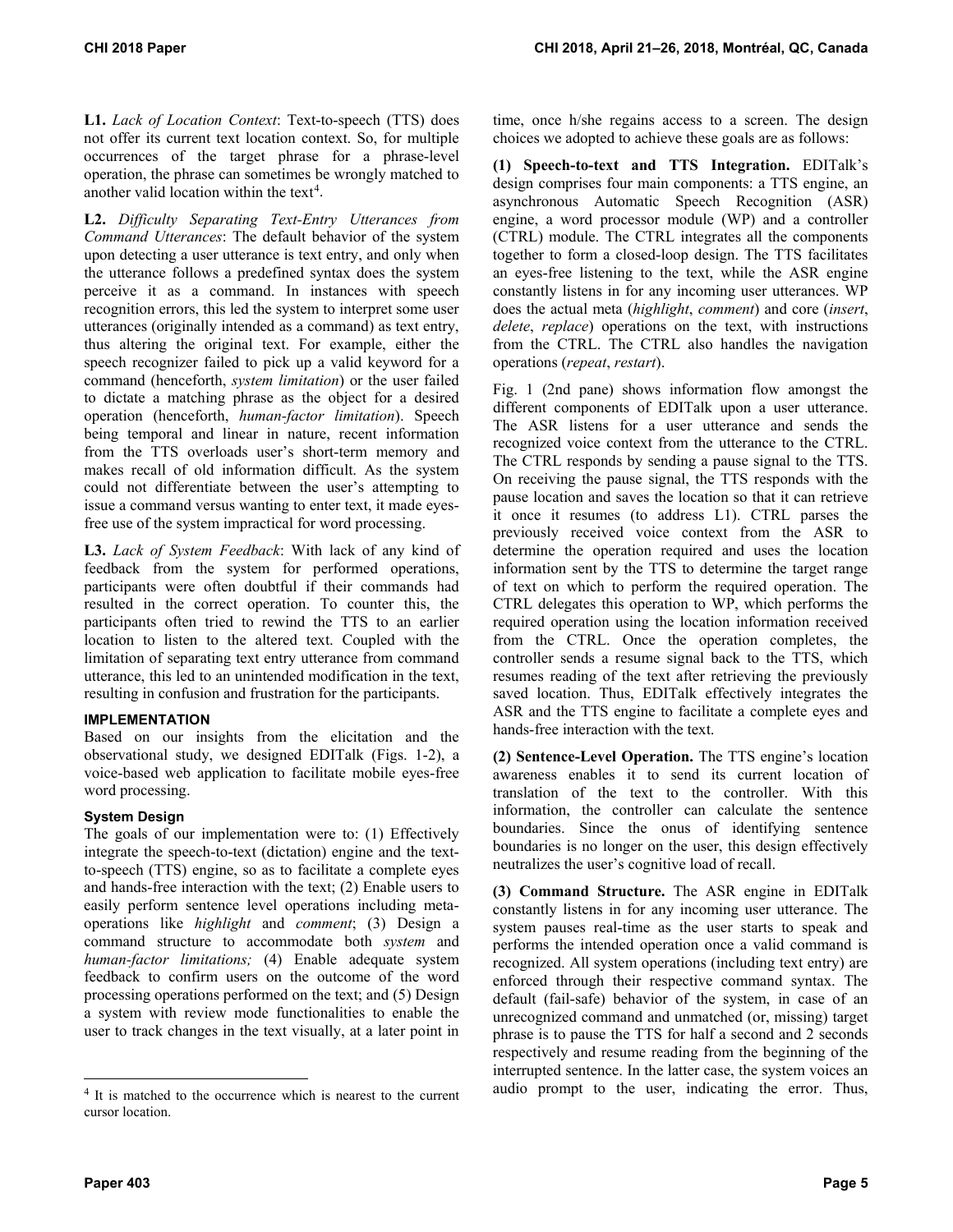

**Figure 2. Schematic of EDITalk's command design. The red arrow within each box indicates the TTS location and is not part of the visual interface. The top-left corner block denotes the context and the TTS location when the user barges in. The blue blocks show sample utterances (above the individual boxes) for Meta, Core and Navigation commands. For each utterance, the context of use and resulting system action has been shown. The callouts in the Comment and Change commands are part of EDITalk's review mode functionalities and pop up on mouse over the edited text.**

EDITalk's command structure was designed to overcome the limitation of existing dictation applications in accommodating *system* and *human-factor limitations* (to address L2)*.*

Fig. 2 shows the command structure design of EDITalk. Sentence level delete (not shown in Fig. 2) and highlight are simpler than their phrase-level counterparts since the required utterance is as simple as **Highlight** or **Delete**  which then triggers the system to highlight/delete the current sentence. For sentence level comment (not shown), **Comment** *<phrase>* records the phrase as a comment to the current sentence. In the elicitation study, user behavior did not exhibit nonlinear navigation within the text, owing to finite short-term memory and the linear, temporal nature of audio. To simulate user behavior to go back to the previous sentence, we designed the **Repeat Last** command that places the TTS and cursor at the start of the previous sentence. Ambiguity on the object of a sentence level operation at sentence boundaries is resolved by allowing the user an experimentally determined reaction time. Thus, even if the TTS moves on to the next sentence, the current context remains unchanged until the user expires the reaction time limit, beyond which she would need the **Repeat Last** command to rewind the context back to the previous sentence.

The other user intents supported in EDITalk's command structure are: **Restart** (rewinds the TTS location to the beginning of the text), **Repeat Para** (repeats current paragraph) and **Pause**/**Resume** (pause/resume system action to incoming user utterances) (*Navigation group*); **Note** (to append notes at the end of the document), **Insert** 

(inserts text at the end of the current sentence) and **Insert Before** (*Core group*); **Undo**/**Redo** (History Module). In all, a total of 19 user intents are currently supported by EDITalk's command design.

**(4) System Feedback.** EDITalk provides both explicit and implicit feedback for operations performed on the text (to address L3). Explicit feedback informs the user in the cases of an erroneous command structure (e.g., **Replace** *<parameter\_1>*), an unmatched target phrase (e.g., **Delete** *<phrase>*, where *<phrase>* could not be found in the text), on completion of the text to speech translation and a system pause. Implicit feedback is provided when the system repeats the line containing the altered text, after a core operation.

**(5) Track Changes.** One of the design principles for EDITalk was to facilitate the tracking of all changes made eyes-free, once the user regains visual access to the text.

# **USABILITY STUDY: EVALUATION**

EDITalk was designed to enable the user to achieve eyesfree word processing in the mobile context. We were interested to know: (1) Can participants complete given word processing tasks without any visual feedback, using EDITalk? (2) If they can complete the tasks, can they do it accurately? (3) Do participants require repeated attempts to complete a task trial? (4) Do participants actually find EDITalk useful for eyes-free word processing? With these goals in mind, we conducted a user study to find out how participants use EDITalk to complete a given set of word processing tasks, without visual feedback in a mobile scenario.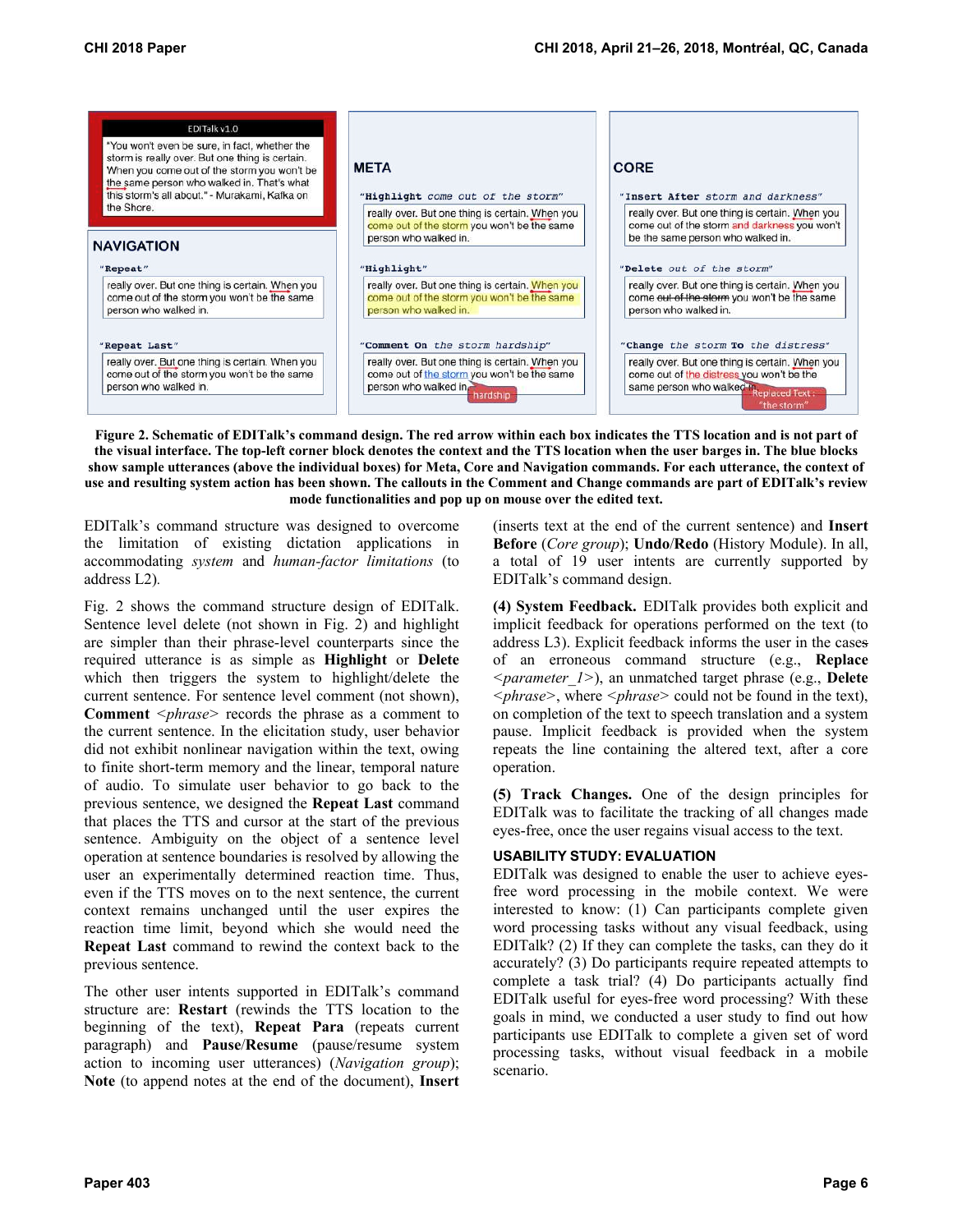# **Study Design**

## *Participants*

We recruited 12 participants (6 females, 6 males, mean age=27.67 years, SD=6.27 years, P1-P12) from within the university community. All of them self-reported to be frequent users of word processing applications. 4 participants  $({\sim} 33%)$  self-reported as having high voiceinput usage experience, while 8 participants  $(~66\%)$  selfreported as having low voice-input usage experience. 3 were native English speakers and all participants were fluent in English at university level.

## *Procedure and Apparatus*

We began by training our participants on how to use EDITalk to perform navigation (*repeat*, *restart*), meta-level operations (*highlight*, *comment*), core operations (*insert*, *delete*, *replace*) and other operations like *pause* and *resume*. This familiarized them with the system as well as accustomed them to the audio from TTS and also to the act of dictating to the system. We then conducted a practice exercise with our participants. They were given a set of 10 tasks each testing a word processing operation. We tested the participants only on the most recurrent user operations on text as observed through our elicitation study (Table 2).

For the practice, the participants were asked to walk around in a low-noise lab environment while listening to the text. This precluded the possibility of any visual feedback of the text and simulated a mobile scenario. They were equipped with a pair of Bose QC35 noise cancellation headphones (with microphone). Thus, their interaction with the text was completely eyes and hands-free.

After the practice session, participants were asked to perform the same set of tasks as in the practice, under the same set of constraints of a mobile eyes-free environment. The order of the tasks was the same for all the participants. Each task was associated with a distinct short paragraph (mean word count=48, SD=8.63). The paragraphs for the actual study were different from the paragraphs used for the practice session. The participants were asked to listen to the paragraph associated with a given task and perform the instructed word processing operation upon hearing a preinformed trigger. A sample instruction to a participant looked like: "You need to ask the computer to highlight the current line whenever you encounter the name of an animal, like a *cat* or a *dog* (the trigger)". For each task, the paragraphs were excerpts from children's stories written in simple English to rule out any bias due to language complexity.

Each paragraph had at least one and at most three triggers. The participants had no prior knowledge of the number of triggers. Hence, they were obliged to listen through to the end of the text. At the end of each task, we allowed the participants to see the outcome.

## *Outcome Measures*

1) *Accuracy* = Number of correctly performed operations / Number of operations needed to complete the task.

2) Utterance Precision of the participants for each task as, *Utterance Precision* = Number of utterances needed to complete the task / Total number of utterances made by the participant.

3) Perceived Utility Score (7-point Likert scale, where 1 is strongly disagree and 7 is strongly agree).

Finally, we encouraged the participants to share feedback on their experience of using the system.

#### **Results and Discussion**

#### *Accuracy and Precision*

The participants could easily complete all the tasks under the constraints of an eyes-free mobile scenario, with high levels of accuracy and precision. Fig. 3 shows accuracy and utterance precision for all tasks, averaged across all the participants.



**Figure 3. Accuracy and Utterance Precision (in %) for all tasks, averaged across 12 participants.** 





Fig. 4 shows an accuracy comparison chart between Dragon Professional and EDITalk. This chart should however be interpreted as a way to contextualize that EDITalk addresses the limitations of using existing dictation applications for eyes-free word processing and enables such operations in the mobile context.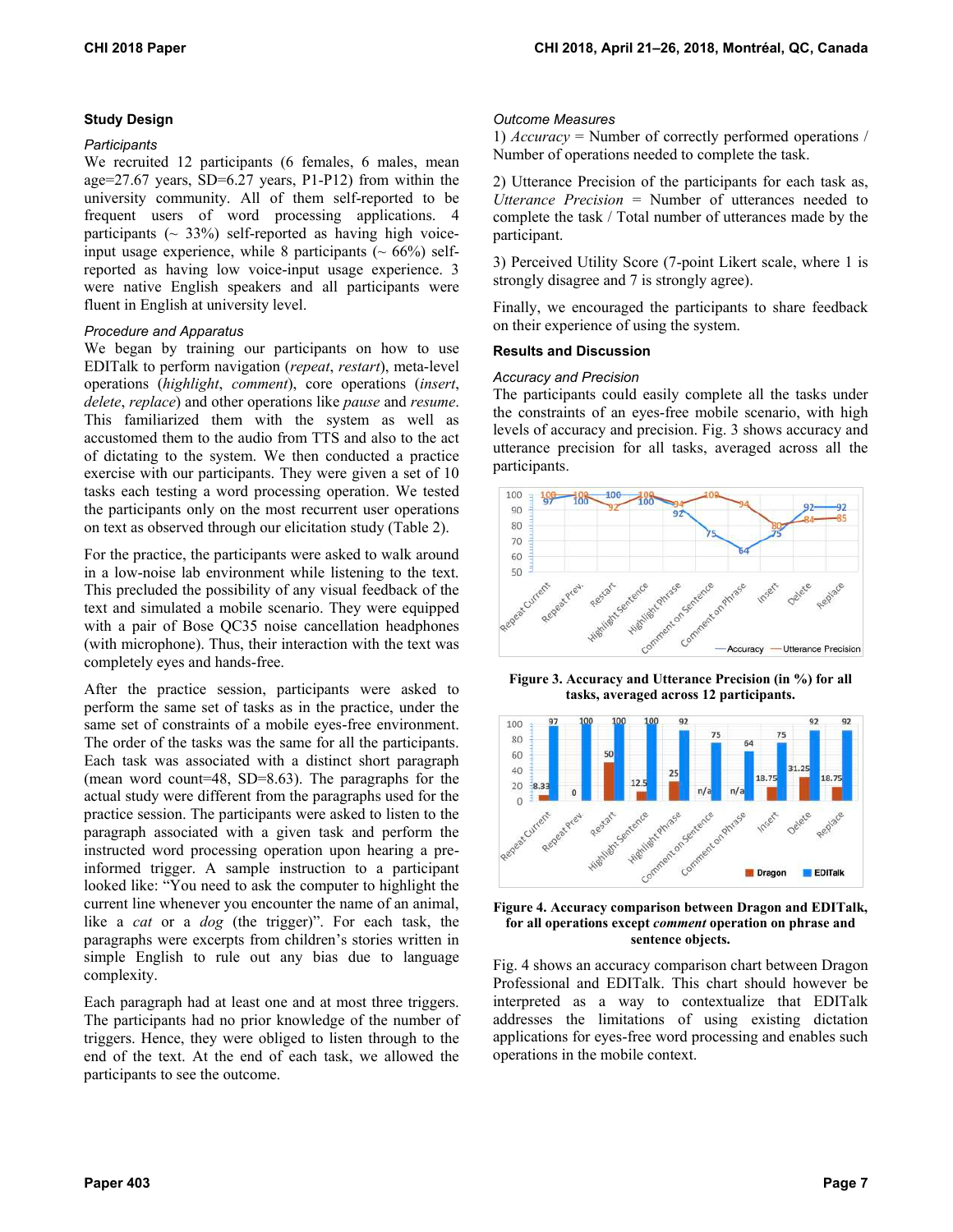# *Qualitative User Assessment*

10 out of our 12 participants ( $> 83\%$ ) mentioned that they were happy with the system and found it quite useful and intuitive as it provides a new way of interaction with text. P9, who had some prior experience with dictation applications said, *"(I) loved the system. It was really easy and fun to edit text on the go"*, while P11 who is an infrequent user of his phone's virtual assistant said that he was pleasantly surprised having used such a system and found it to be *"very intuitive and very helpful"*. P5 believed our prototype to have *"a lot of potential going forward".* The enthusiasm with which the participants received EDITalk was echoed in their Likert scale (7-point scale, with 1=strongly disagree, 7=strongly agree) responses to 3 closed-ended questions in the post-study questionnaire - (a) *I found the system useful in achieving eyes-free word processing.* (mean=5.92, SD=0.67); (b) *I could be sure that what I had instructed was what was actually performed.*  (mean=5.58, SD=0.67); (c) *Amount of confirmation/feedback from the system was apt.* (mean=5.17, SD=1.03).

# *Analysis of Error Source*

Almost 50% of participants faced difficulties in getting the ASR engine to recognize the *insert* and *comment* keywords. For most of them, *insert* was misrecognized as "inside" and *comment* as "commence". This accounts for the lower accuracy levels for the two operations. A few participants failed to identify the target phrase to the system, resulting in a failed task attempt. P7 tried several times to delete the phrase "was sitting" but each time his phrase was misrecognized as "was setting". As a result, he received a "Phrase not found" feedback from the system each time. It was confusing for him since when the TTS repeated the sentence back to him, he could clearly hear "was sitting" but on trying to delete it failed every time. The problem can be attributed to his pronunciation of the word "sitting", but it sheds light on a bigger problem - inability of the system to disambiguate between homophones.

P7 and P12 mentioned that they found the amount of feedback from the system to be inadequate. This was reflected by their Likert scale response (4 and 3 respectively) to the statement: "*Amount of confirmation/feedback from the system was apt.*" P12 mentioned that she would prefer to have confirmation for *highlight* and *comment* operations.

It was interesting to note that while *comment* operations had lower accuracy levels, they had very high precision, whereas core operations like *replace* and *delete* had higher accuracy levels than precision levels. We found this to be related to the differences in feedback between the meta and core operations. Since meta operations had no explicit feedback to confirm whether the given task trial was performed successfully, the participants did not make repeated attempts to correct failed attempts at a task trial. This resulted in high precision but low accuracy. However,

since core operations change the text content, the participants had implicit feedback of whether the operation resulted in a success. Hence, they made repeated attempts at a failed task trial, resulting in a high accuracy but low precision.

# **LIMITATIONS AND FUTURE WORK**

As a proof of concept prototype, EDITalk does not provide all the functionalities needed to overcome all identified challenges of mobile eyes-free interaction with text. Currently, the system lacks in its ability to provide adequate feedback for *highlight* and *comment* operations. Also, it does not facilitate users to listen to their recorded comments on the text. Also, as a proof of concept, EDITalk was designed for the general use mobility scenario. Specific solutions targeted to specific user groups such as the visually impaired is a logical next step.

EDITalk's trigger-based study design precludes certain user behaviors that may occur in real-world scenarios. A few such possible scenarios might be: (i) the user is thinking while editing, hence, mumbling or faltering, or overriding old utterances with newer ones, unsure of which one to finalize as the intended edit; (ii) the user utterance contains non-lexical sounds like *umm*, *uh-huh*, *erm*; (iii) the user commits an error while uttering the target phrase (in sample utterance, "Delete *X*", *X* is the target phrase). While EDITalk tries to address these issues through its fail-safe features, ensuring system stability in all such scenarios, users still need to adapt to the system. For example, if the users are unsure of what exact change they want to effect in the text and falter in their utterance, it is more viable to record the change as a comment, since in absence of interactions specific to handling unclear utterances, EDITalk's fail-safe would reject the utterance and start over from the beginning of the interrupted sentence. Further, users would need to be able to utter the target phrase correctly. Failure to do so would demand more attempts to achieve the intended operation and reduce utterance precision.

Our current system design does not take advantage of natural cues like prosodic variations (a faltering utterance might be dragged or low amplitude) present in the user utterance. Future research can leverage such information to better guide the system to pick up the right user intention and improve utterance precision and accuracy.

Another real-world challenge would be to address potential issues arising from ambient noise interference and social acceptability of *EDITalking* in public. Currently, the success of our system in high ambient noise environments depends upon the noise-cancellation capability of the microphone used. Integrating ambient noise cancellation in EDITalk's software would provide for a more reliable and consistent performance across different users and environments. In addition, future work can leverage participant feedback on desired new features. Participants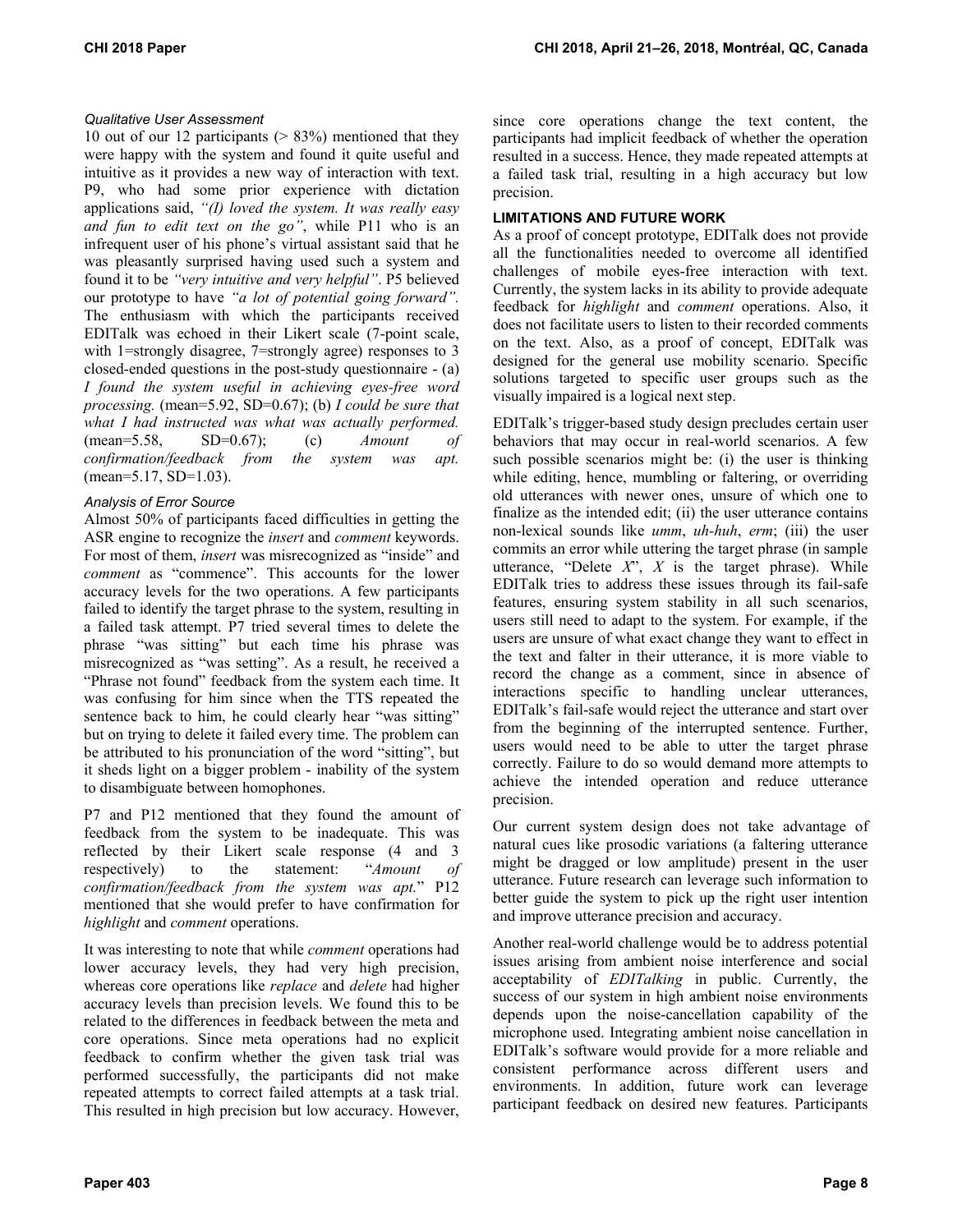(n=2) indicated that the addition of an augmented device (e.g. ring) to support navigation would be good to have. P12 stated that it would be useful to have a system that can disambiguate between homophones.

The current research should be extended to leverage the full power of conversation in future systems. We suggest, (1) exploring the use of prosody in voice to distinguish between the original text and system feedback for meta operations like *highlight* or *comment*; (2) designing interaction for TTS to read back comments recorded on the text; (3) exploring the use of augmented devices to facilitate simple operations on the text, to improve usability; (4) fitting in an automatic alignment model [16] in EDITalk's design framework, and (5) devising a way to distinguish between homophones. Most of these extensions can be designed with additional engineering work.

## **CONCLUSION**

EDITalk is designed to bridge the gap between the user's need for mobile eyes-free interaction with text and limitations of using existing dictation applications in trying to achieve it. Results show that EDITalk's interaction design enables the user to achieve eyes-free word processing with high accuracy and precision levels. The prototype garnered positive feedback from all of our participants and demonstrated promising potential to design targeted solutions for specific user groups such as the visually impaired. We believe EDITalk has real potential to spur future work in the space of designing specialized eyesfree text interaction systems. This would be another step towards an exciting future in the conversational paradigm of user interactions.

# **ACKNOWLEDGEMENTS**

This research was funded by the NExT research centre, supported by the National Research Foundation, Prime Minister's Office, Singapore under its IRC@SG Funding Initiative and the Wallenberg Autonomous Systems and Software Program (WASP Sweden). We thank Philippa Beckman and Erik Tobin for proofreading, and Vanitha Selvarajan for her generous help with designing Fig. 1.

# **REFERENCES**

- 1. Shiri Azenkot and Nicole B. Lee. 2013. Exploring the use of speech input by blind people on mobile devices. In *Proceedings of the 15th International ACM SIGACCESS Conference on Computers and Accessibility - ASSETS '13*, 1–8. https://doi.org/10.1145/2513383.2513440
- 2. Keith Brown, J. Lai, and N. Yankelovich. 2006. Speech Interface Design. In *Encyclopedia of Language & Linguistics*. 764–770. https://doi.org/10.1016/B0-08-044854-2/00920-2
- 3. N. Dahlbäck, A. Jönsson, and L. Ahrenberg. 1993. Wizard of Oz studies - why and how. *Knowledge-Based Systems* 6, 4: 258–266. https://doi.org/10.1016/0950-7051(93)90017-N
- 4. CA Halverson, DB Horn, CM Karat, and J Karat. 1999. The Beauty of Errors: Patterns of Error Correction in Desktop Speech Systems. *INTERACT*, pp. 133-140.
- 5. Sk Kane, Jo Wobbrock, and Re Ladner. 2011. Usable gestures for blind people: understanding preference and performance. *Proceedings of the 2011 annual conference on Human factors in computing systems - CHI '11*: 413–422. https://doi.org/10.1145/1978942.1979001
- 6. TB Martin. 1980. Practical speech recognizers and some performance effectiveness parameters. *Trends in speech recognition*. Retrieved September 9, 2017 from http://ci.nii.ac.jp/naid/10020895638/
- 7. Donald A Norman. 2004. *Emotional Design: Why We Love (or Hate) Everyday Things*. https://doi.org/10.1111/j.1537-4726.2004.133\_10.x
- 8. Sharon Oviatt. 2000. Taming recognition Errors with a Multimodal Interface. *COMMUNICATIONS OF THE ACM* 43, 9: 45–51. https://doi.org/10.1145/348941.348979
- 9. Ian J. Pitt and Alistair D N Edwards. 1996. Improving the usability of speech-based interfaces for blind users. *Annual ACM Conference on Assistive Technologies, Proceedings*: 124–130. https://doi.org/10.1145/228347.228367
- 10. TL Roberts and TP Moran. 1983. The evaluation of text editors: methodology and empirical results. *Communications of the ACM* 26, April: 265–283. https://doi.org/10.1145/2163.2164
- 11. J Schalkwyk, D Beeferman, F Beaufays, and B Byrne. 2010. "Your word is my command": Google search by voice: a case study. *Advances in Speech*. Retrieved September 1, 2017 from https://doi.org/10.1007/978-1-4419-5951-5\_4
- 12. A Sears, CM Karat, K Oseitutu, and A Karimullah. 2001. Productivity, satisfaction, and interaction strategies of individuals with spinal cord injuries and traditional users interacting with speech recognition software. *Universal Access in the*. Retrieved September 9, 2017 from https://doi.org/10.1007/s102090100001